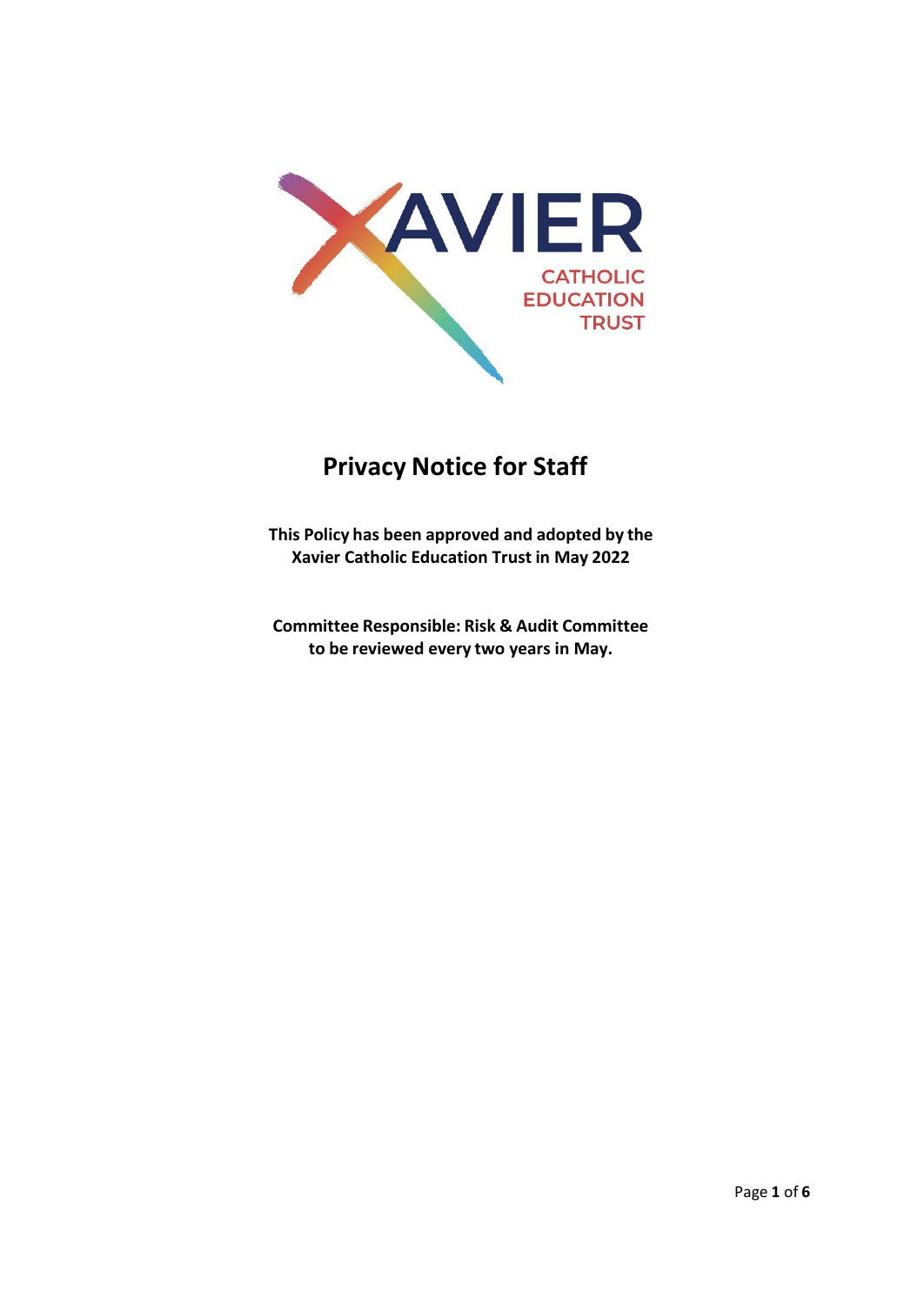## **Privacy notice for staff**

Under data protection law, individuals have a right to be informed about how the school uses any personal data that we hold about them. We comply with this right by providing 'privacy notices' (sometimes called 'fair processing notices') to individuals where we are processing their personal data. This privacy notice explains how we collect, store and use personal data about individuals we employ, or otherwise engage, to work at our school. We, the school, are the 'data controller' for the purposes of data protection law. Our DPO (Data Protection Officer) contact details are below.

# **The personal data we hold**

We process data relating to those we employ, or otherwise engage, to work at ourschool. Personal data that we may collect, use, store and share (when appropriate) about you includes, but is not restricted to:

- Contact details
- Date of birth, marital status and gender
- Next of kin and emergency contact numbers
- Salary, annual leave, pension and benefits information
- Bank account details, payroll records, National Insurance number and tax status information
- Recruitment information, including copies of right to work documentation, references and other information included in a CV or cover letter or as part of the application process
- Qualifications and employment records, including work history, job titles, working hours, training records and professional memberships, DBS checks
- Performance information
- Outcomes of any disciplinary and/or grievance procedures
- Absence data
- Copy of driving licence
- Photographs
- CCTV footage
- Data about your use of the school's information and communications system

We may also collect, store and use information about you that falls into "special categories" of more sensitive personal data. This includes information about (where applicable):

• Race, ethnicity, religious beliefs, sexual orientation and political opinions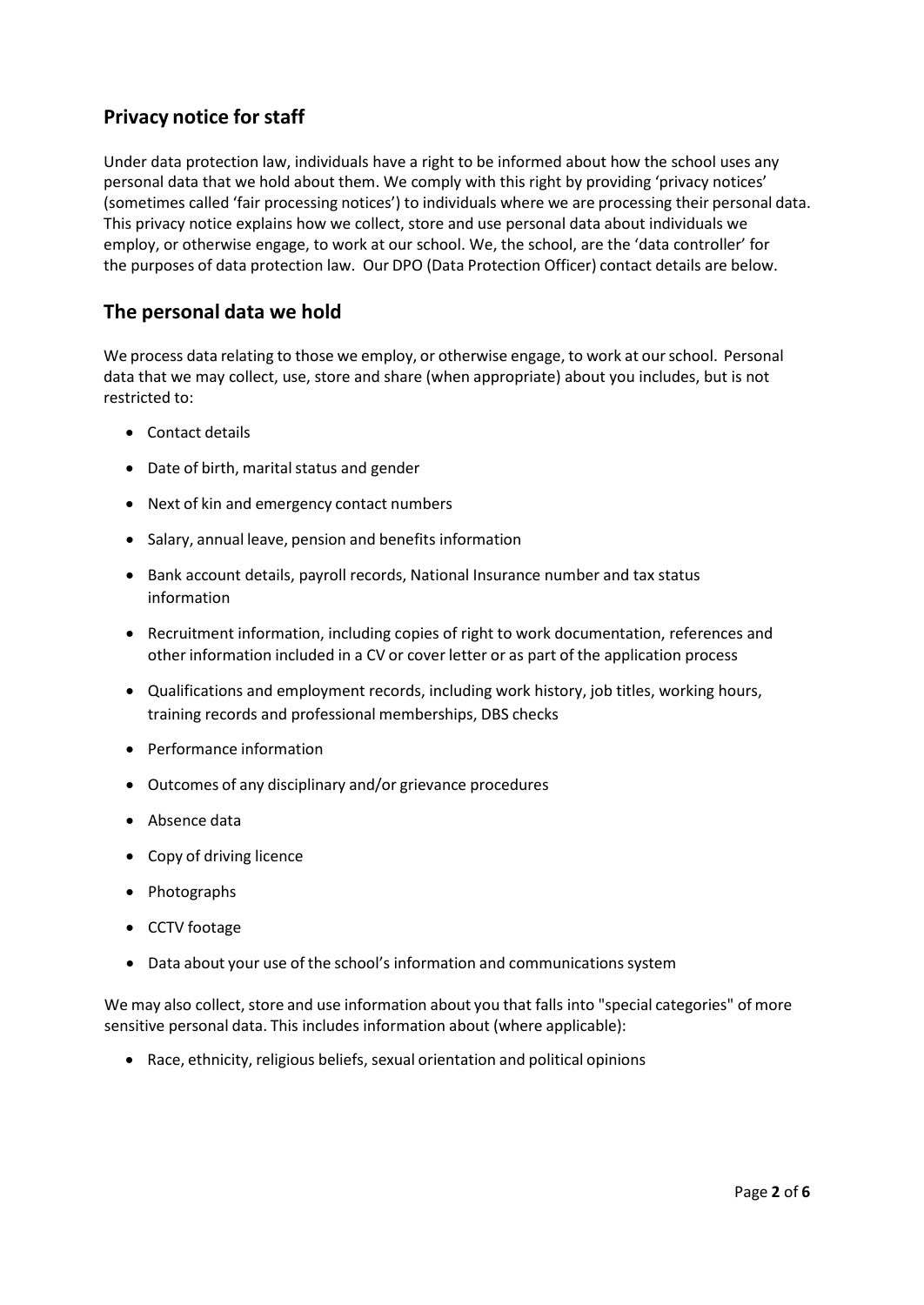- Trade union membership
- Health, including any medical conditions, and sickness records

#### **Why we use this data**

The purpose of processing this data is to help us run the school, including to:

- Enable you to be paid
- Facilitate safe recruitment, as part of our safeguarding obligations towards pupils
- Support effective performance management
- Inform our recruitment and retention policies
- Allow better financial modelling and planning
- Enable ethnicity and disability monitoring
- Improve the management of workforce data across the sector
- Support the work of the School Teachers' Review Body

## **Our lawful basis for using this data**

We only collect and use personal information about you when the law allows us to. Most commonly, we use it where we need to:

- Fulfil a contract we have entered into with you
- Comply with a legal obligation
- Carry out a task in the public interest

Less commonly, we may also use personal information about you where:

- You have given us consent to use it in a certain way
- We need to protect your vital interests (or someone else's interests)
- We have legitimate interests in processing the data

Where you have provided us with consent to use your data, you may withdraw this consent at any time. We will make this clear when requesting your consent and explain how you go about withdrawing consent if you wish to do so.

Some of the reasons listed above for collecting and using personal information about you overlap, and there may be several grounds which justify the school's use of your data.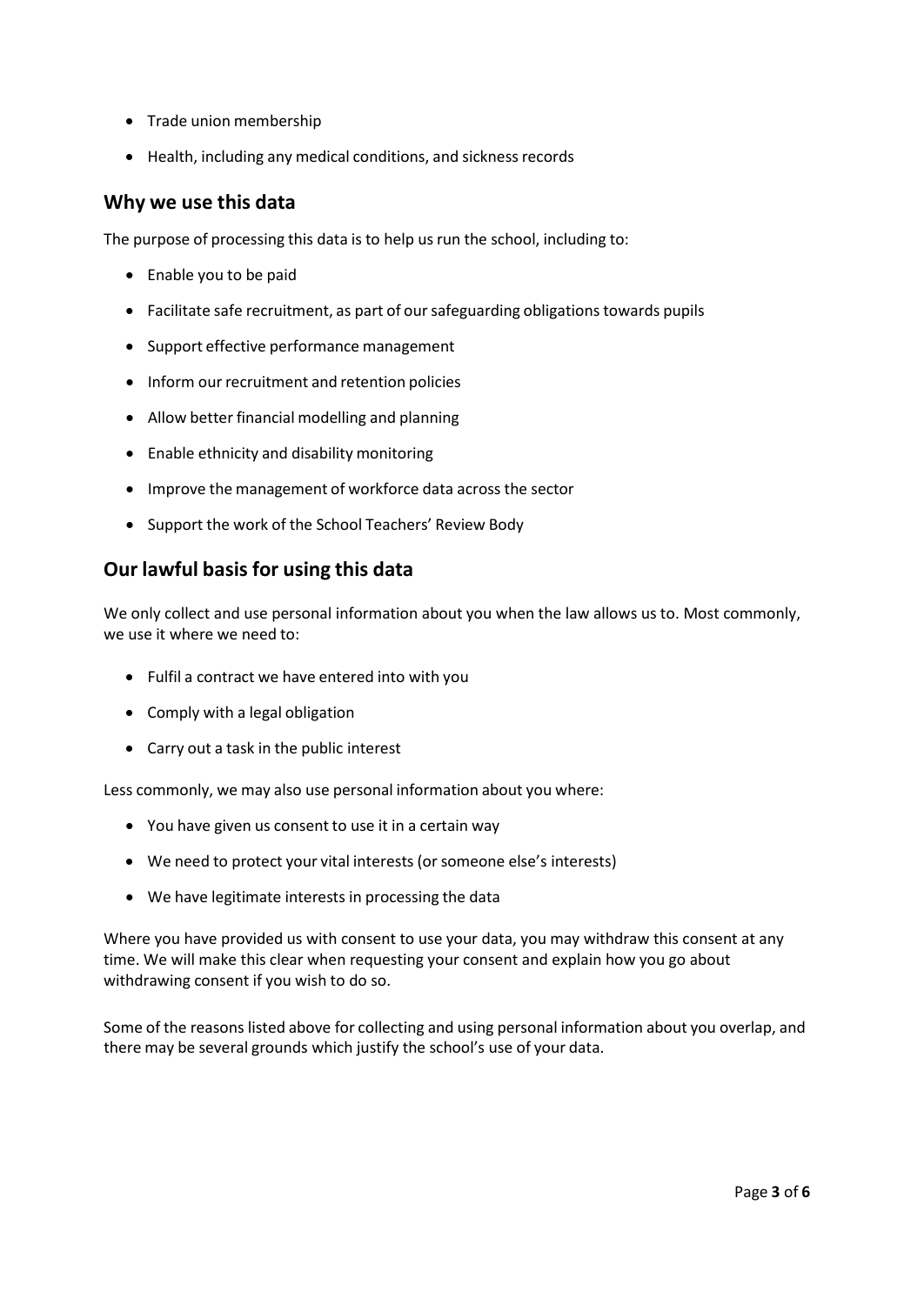# **Collecting thisinformation**

While the majority of information we collect from you is mandatory, there is some information that you can choose whether or not to provide to us.

Whenever we seek to collect information from you, we make it clear whether you must provide this information (and if so, what the possible consequences are of not complying), or whether you have a choice.

#### **How we store this data**

We create and maintain an employment file for each staff member. The information contained in this file is kept secure and is only used for purposes directly relevant to your employment.

Once your employment with us has ended, we will retain this file and delete the information in it in accordance with the Information and Records Management Society's tool kit for schools

#### **Data sharing**

We do not share information about you with any third party without your consent unless the law and our policies allow us to do so.

Where it is legally required, or necessary (and it complies with data protection law) we may share personal information about you with:

- Our local authority to meet our legal obligations to share certain information with it, such as safeguarding concerns and [maintained schools only] information about Headteacher performance and staff dismissals
- The Department for Education
- Your family or representatives
- Educators and examining bodies
- Our regulator e.g. Ofsted
- Suppliers and service providers to enable them to provide the service we have contracted them for, such as payroll or HR.
- Financial organisations
- Central and local government
- Our auditors
- Survey and research organisations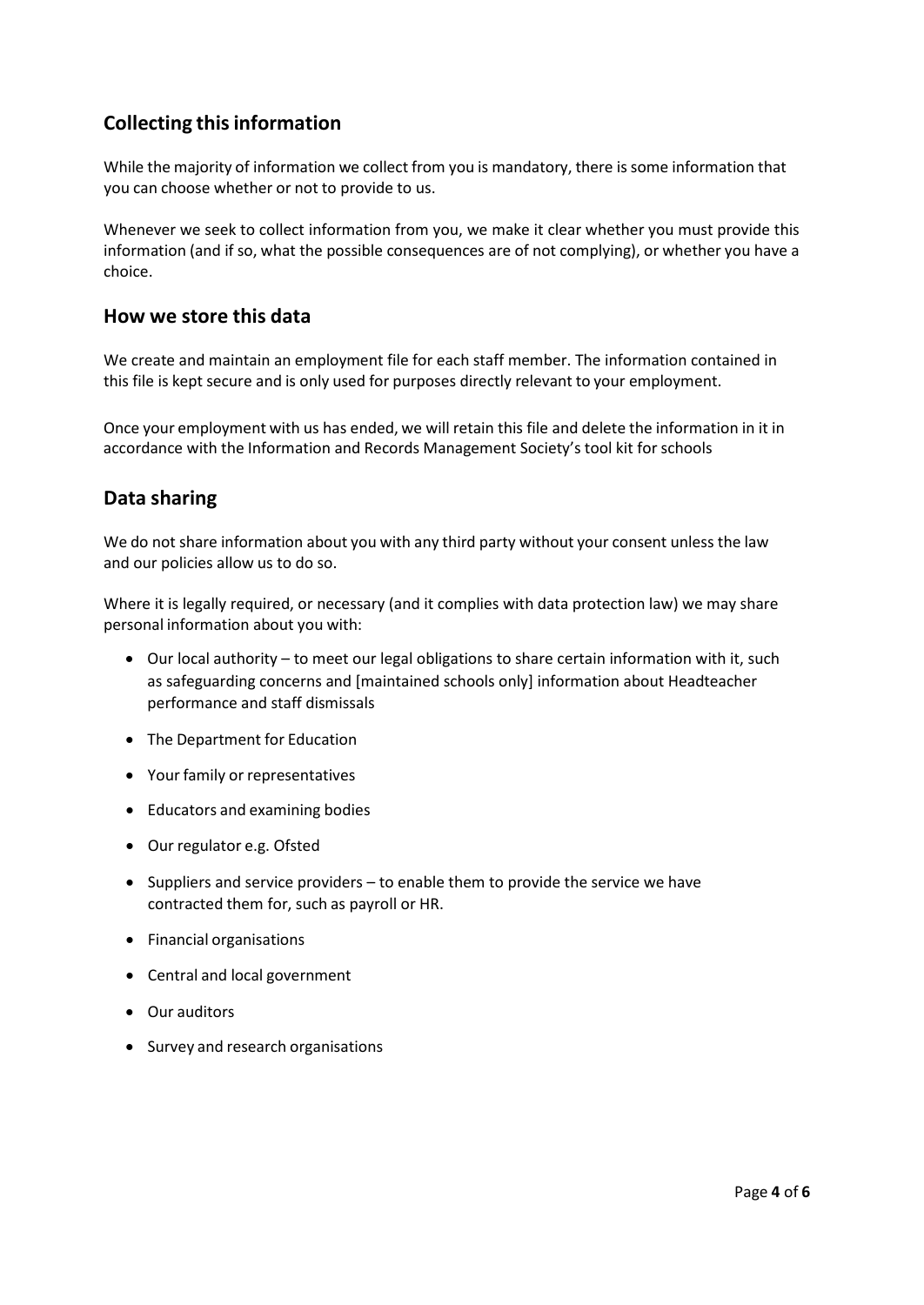- Trade unions and associations
- Health authorities
- Security organisations
- Health and social welfare organisations
- Professional advisers and consultants
- Charities and voluntary organisations
- Police forces, courts, tribunals
- Professional bodies
- Employment and recruitment agencies

## **Transferring data internationally**

Where we transfer personal data to a country or territory outside the European Economic Area, we will do so in accordance with data protection law.

#### **Your rights**

#### **a) How to access personal information we hold about you**

Individuals have a right to make a 'Subject Access Request' to gain access to personal information that the school holds about them.

If you make a Subject Access Request, and if we do hold information about you, we will:

- Give you a description of it
- Tell you why we are holding and processing it, and how long we will keep it for
- Explain where we got it from, if not from you
- Tell you who it has been, or will be, shared with
- Let you know whether any automated decision-making is being applied to the data, and any consequences of this
- Give you a copy of the information in an intelligible form

You may also have the right for your personal information to be transmitted electronically to another organisation in certain circumstances.

If you would like to make a request, please contact our DPO (Data Protection Officer).

#### **b)** Your other rights regarding your data

Under data protection law, individuals have certain rights regarding how their personal details used and kept safe. You have the right to: